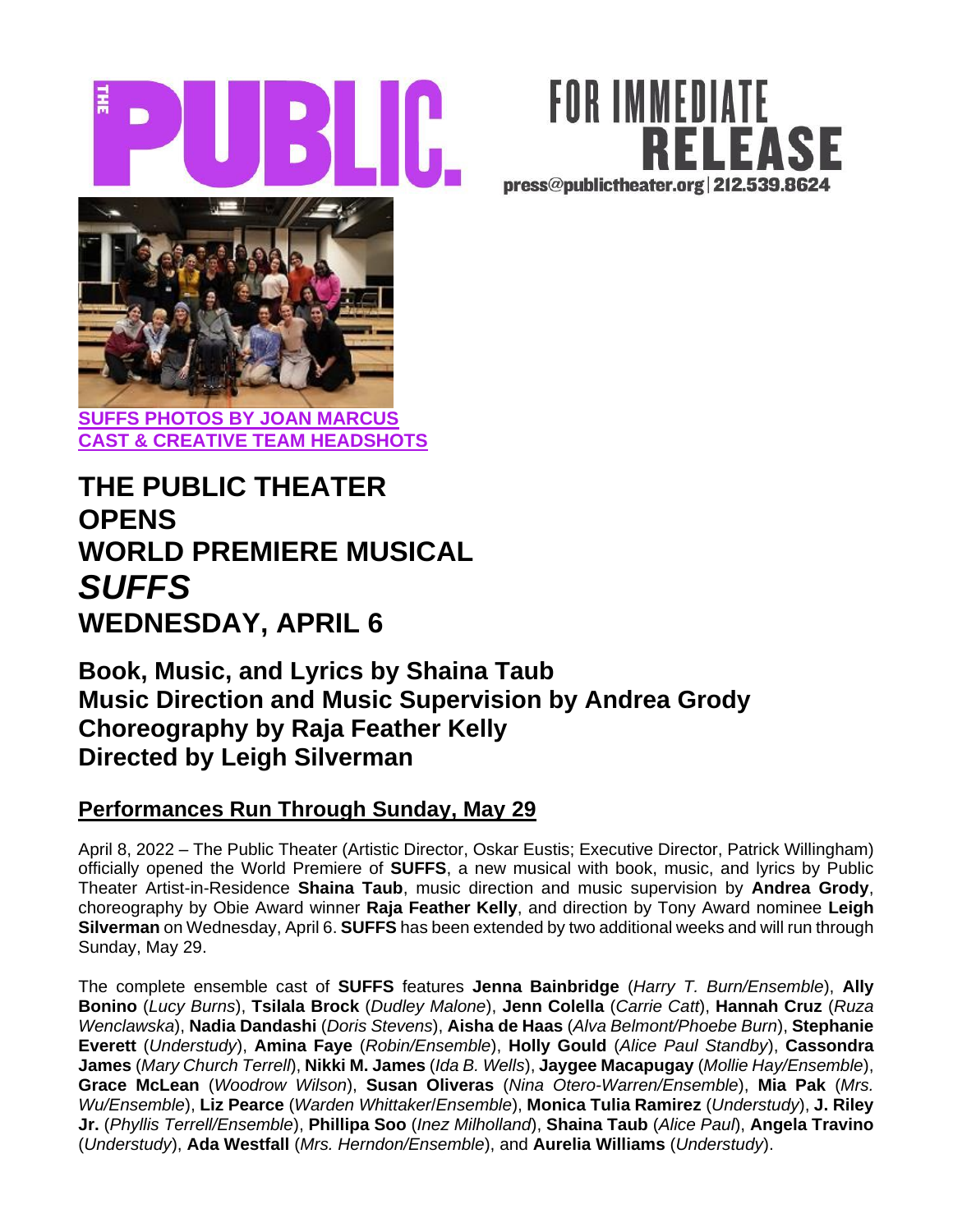A musical event one hundred years in the making, **SUFFS** brings to life a complicated chapter in the ongoing battle for the right to vote: the American women's suffrage movement. Written by and featuring one of the most exciting new voices in theater, Shaina Taub, this epic new musical takes an unflinching look at these unsung trailblazers. In the seven years leading up to the passage of the Nineteenth Amendment in 1920, an impassioned group of suffragists—"Suffs" as they called themselves—took to the streets, pioneering protest tactics that transformed the country. They risked their lives as they clashed with the president, the public, and each other. A thrilling story of brilliant, flawed women working against and across generational, racial, and class divides, **SUFFS** boldly explores the victories and failures of a fight for equality that is still far from over.

**SUFFS** features scenic design by Mimi Lien; costume design by Toni-Leslie James; lighting design by Natasha Katz; sound design by Sun Hee Kil; sound effects design by Daniel Kluger; hair, wigs, and makeup design by Matthew Armentrout; orchestrations by Mike Brun; and prop management by Corinne Gologursky. In addition to choreographer, Raja Feather Kelly is creative consultant and Ayanna Thompson is dramaturg. Melanie J. Lisby serves as production stage manager, and Amber Johnson and Jessie Moore serve as stage managers.

**SUFFS**, presented in L-ISA Hyperreal Sound technology by L-Acoustics, will be an immersive audio experience, enveloping the audience and providing a deeper connection to the performance. Sound designer **Sun Hee Kil** said, "I am thrilled to bring this innovative technology, with its expanded realm of creativity for our sound team, to the production of *Suffs*, and to The Public's audiences."

The Public's audience policy requires complete COVID-19 vaccination, including a booster dose (for those eligible according to CDC guidelines), by the date of attendance for access into the facility, theaters, and restaurant. For complete health and safety protocols, visit [Safe At The Public.](http://thepublic.nyc/safeatthepublic)

The Library at The Public serves food and drink Tuesday through Sunday, beginning at 5:00 p.m. and closing at midnight. The Library is closed on Mondays. For more information, visit [publictheater.org.](http://www.publictheater.org/)

#### **BIOS:**

**SHAINA TAUB** (*Book, Music, and Lyrics*) is an Emmy and Drama Desk-nominated songwriter and performer. She is a winner of the Kleban Prize, the Fred Ebb Award, and the Jonathan Larson Grant. She is a signed artist with Atlantic Records, and an artist-in-residence at The Public Theater, where she has a regular concert residency at Joe's Pub. She's currently writing lyrics for the upcoming Broadway musical *The Devil Wears Prada*, with music by Sir Elton John. She created and starred in musical adaptations of Shakespeare's *Twelfth Night* and *As You Like It* that were commissioned and produced by The Public Theater at The Delacorte in Central Park as part of their groundbreaking community-based program, Public Works. Those adaptations have now been produced in London, Seattle, Dallas, and beyond.

**ANDREA GRODY** (*Music Director and Music Supervisor*). Productions at The Public include *As You Like It* (Public Works), *The Fortress of Solitude, The Great Immensity, Venice,* and *Love's Labour's Lost*  (Timbers/Friedman). Broadway credits include *The Band's Visit* and *Tootsie.* Off-Broadway and regional credits include *The Band's Visit* (Atlantic), *Assassins* (Yale Rep), and *Robin Hood* and *Unknown Soldier* (Williamstown). Grody wrote and composed *Strange Faces* and is the creator of WordWaves [\(www.singwordwaves.com\)](http://www.singwordwaves.com/). She has a BA from Princeton University and a MA from the Royal Conservatoire of Scotland.

**RAJA FEATHER KELLY** (*Choreographer and Creative Consultant*) is a choreographer, a director, and the artistic director of the feath3r theory. In 2020, he was an Obie Award winner and Outer Critics Circle Award honoree for choreography for the Pulitzer-winning musical *A Strange Loop*. In 2019, he was an SDCF Joe A. Callaway Award finalist for both *A Strange Loop* and the Pulitzer-winning play *Fairview*. He is a three-time Princess Grace Award winner (2017, 2018, 2019) and two-time Lucille Lortel Award nominee (2019, 2020). Kelly was also the 2019–2020 Randjelović/Stryker Resident Commissioned Artist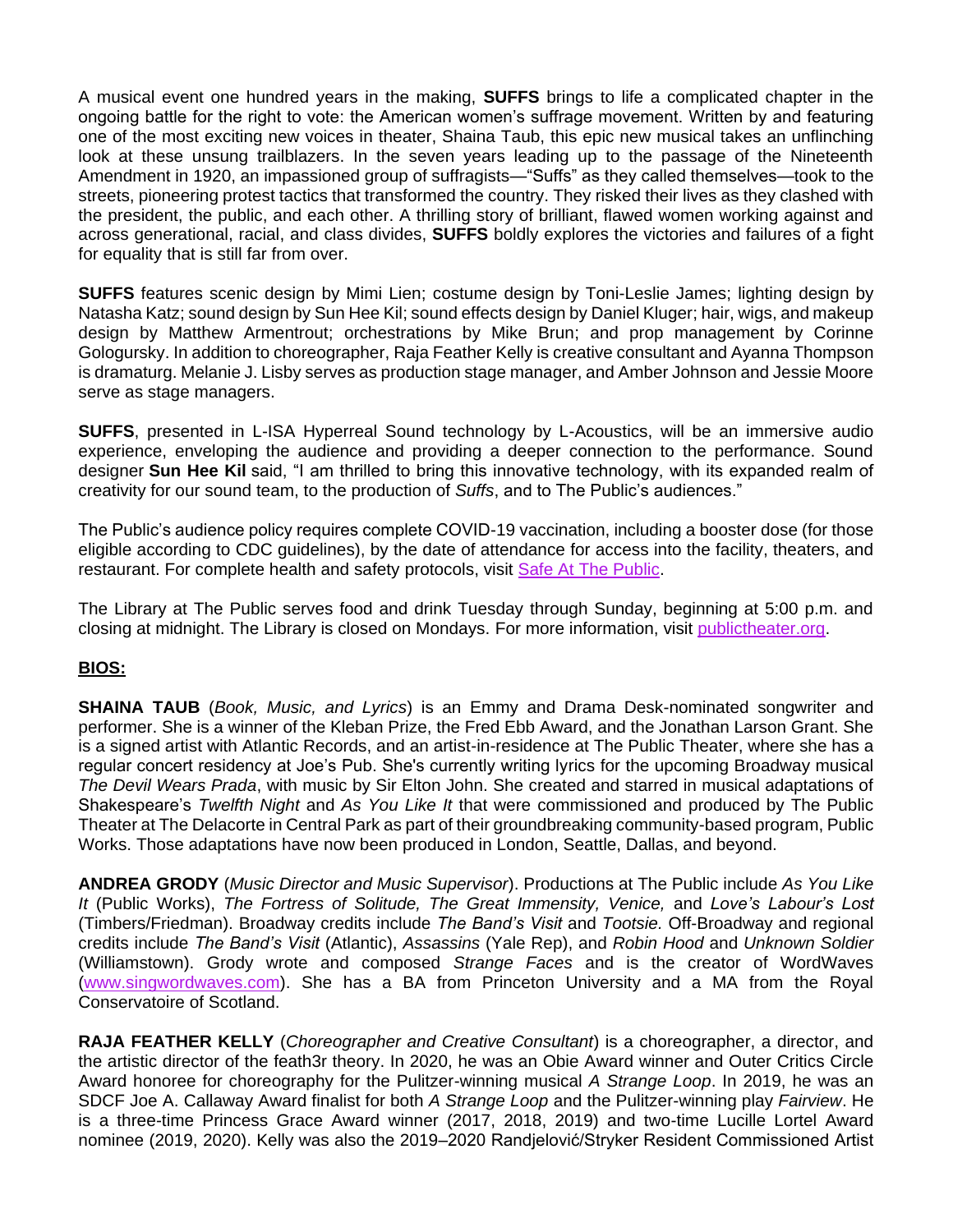at New York Live Arts, an inaugural Jerome Hill Artist Fellow, a 2019 Creative Capital award recipient, and a resident artist of HERE and Center for Ballet and the Arts at NYU.

**LEIGH SILVERMAN** (*Director*). Broadway credits include *Grand Horizons* (2ST; Williamstown Theater Festival), *The Lifespan of a Fact* (Studio 54), *Violet* (Roundabout; Tony nomination), *Chinglish* (Goodman Theatre; Longacre), and *Well* (Public Theater; ACT; Longacre). Other Public Theater productions include *Soft Power* (co-production with Ahmanson Theater/Curran Theater; Drama Desk nomination), *Wild Goose Dreams* (co-production with La Jolla Playhouse), *The Outer Space*, *In the Wake* (co-production with BRT and CTG), *No Place to Go*, and *Yellow Face*. Recent Off-Broadway credits include *The Search for Signs of Intelligent Life in the Universe* (The Shed), *Harry Clarke* (Vineyard Theatre/Audible, Minetta Lane; Lortel nomination), *Tumacho* (Clubbed Thumb), *Hurricane Diane* (New York Theatre Workshop; Two River Theater), *Sweet Charity* (New Group), and *On The Exhale* (Roundabout). Encores! productions include *Bring Me to Light*, *Violet*, *The Wild Party*, and *Really Rosie*. 2011 Obie Award and 2019 Obie for Sustained Excellence.

#### **ABOUT THE PUBLIC THEATER:**

**THE PUBLIC** continues the work of its visionary founder Joe Papp as a civic institution engaging, both onstage and off, with some of the most important ideas and social issues of today. Conceived over 60 years ago as one of the nation's first nonprofit theaters, The Public has long operated on the principles that theater is an essential cultural force and that art and culture belong to everyone. Under the leadership of Artistic Director Oskar Eustis and Executive Director Patrick Willingham, The Public's wide breadth of programming includes an annual season of new work at its landmark home at Astor Place, Free Shakespeare in the Park at The Delacorte Theater in Central Park, the Mobile Unit touring throughout New York City's five boroughs, Public Forum, Under the Radar, Public Lab, Public Works, Public Shakespeare Initiative, and Joe's Pub. Since premiering *HAIR* in 1967, The Public continues to create the canon of American Theater and is currently represented on Broadway by the Tony Award-winning musical *Hamilton*  by Lin-Manuel Miranda. Their programs and productions can also be seen regionally across the country and around the world. The Public has received 59 Tony Awards, 184 Obie Awards, 55 Drama Desk Awards, 58 Lortel Awards, 34 Outer Critic Circle Awards, 13 New York Drama Critics' Circle Awards, 58 AUDELCO Awards, 6 Antonyo Awards, and 6 Pulitzer Prizes[.](http://publictheater.org/) [publictheater.org](http://publictheater.org/)

The Public Theater stands in honor of the first inhabitants and our ancestors. We acknowledge the land on which The Public and its theaters stand—the original homeland of the Lenape people—and the painful history of genocide and forced removal from this territory. We honor the generations of stewards, and we pay our respects to the many diverse Indigenous peoples still connected to this land.

**The LuEsther T. Mertz Charitable Trust** provides leadership support for The Public Theater's yearround activities.

Support for **SUFFS** provided by an Edgerton Foundation New Play Award, the CLAWS Foundation, the Laurents / Hatcher Foundation, The Kors Le Pere Foundation, and Barbaralee Diamonstein-Spielvogel.

**SUFFS** is presented in L-ISA Hyperreal Sound technology by L-Acoustics.

#### **TICKET INFORMATION**

**SUFFS** began performances in The Public's Newman Theater on Sunday, March 13. The world premiere musical has been extended two additional weeks through Sunday, May 29, and officially opened on Wednesday, April 6.

Public Theater Partner, Supporter, and full-price single tickets can be accessed by visiting [publictheater.org,](http://www.publictheater.org/) calling **212.967.7555**, or in person at the Taub Box Office at The Public Theater at 425 Lafayette Street.